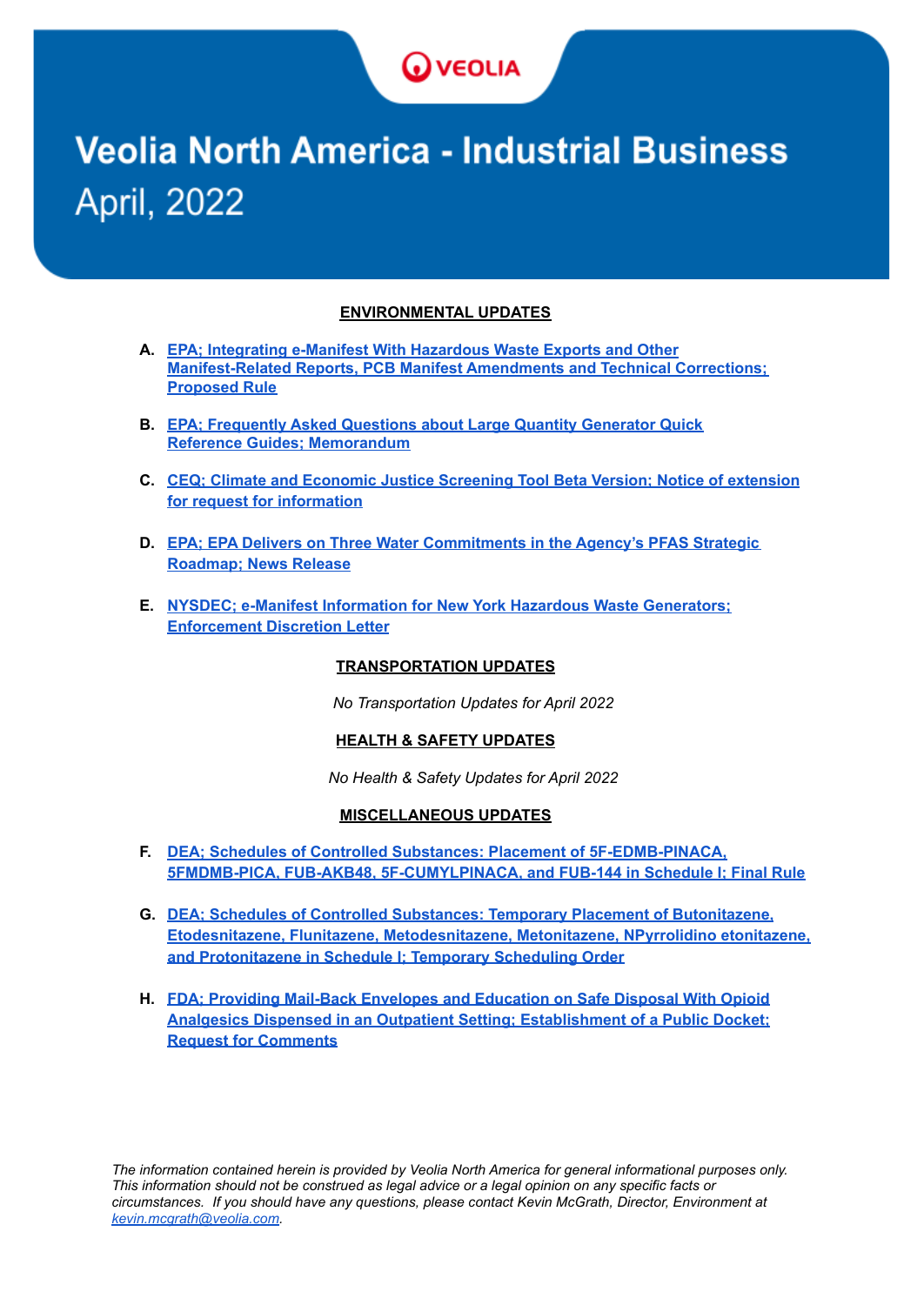#### <span id="page-1-0"></span>**A. Integrating e-Manifest With Hazardous Waste Exports and Other Manifest-Related Reports, PCB Manifest Amendments and Technical Corrections; Proposed Rule**

## Agency

Environmental Protection Agency (EPA)

## **Dates**

Published Date: 04/01/2022 Comments Due: 05/31/2022

# **Summary**

The Environmental Protection Agency (EPA) is proposing a rule that would include the export of hazardous waste for treatment, storage and disposal into the 2018 e-Manifest regulations. The 2018 e-Manifest regulations stated that the agency would include export requirements once it was determined which party in the export process would be responsible for submitting export manifests to the e-Manifest system and paying the associated user fees.

The proposed amendments are suggesting for the export manifests to be collected in the e-Manifest system and the exporters who submit these manifests to be invoiced for those submissions. The EPA believes that the exporter is better suited, compared to the transporter, to submit the manifest and continuation sheet to the system for the following reasons:

- 1. The exporter is responsible for the arrangement of the shipment exiting the U.S. and therefore has firsthand knowledge of the export shipment.
- 2. The exporter receives an acknowledgement of consent (AOC) from EPA documenting consent from the foreign country to receive the export shipment, prepares the manifest for the export shipment if required, prepares the movement document, submits Electronic Export Information (EEI) for each shipment to the Automated Export System (AES) operated by U.S. Customs and Border Protection (CBP), receives copies of the signed movement documents and confirmations of recovery or disposal from the foreign receiving facility, submits exception reports to EPA as needed, and submits an export annual report listing details concerning all export shipments made during the previous calendar year.
- 3. Exporters are required to be domiciled in the United States, while a foreign transporter that has obtained an EPA ID number to carry manifested hazardous waste in the U.S. may not be domiciled in the United States.

The EPA is also proposing the following:

Changes to the RCRA hazardous waste export and import shipment international movement document requirements so that the international movement document data is more closely linked with the manifest data. This would allow entities to use the e-Manifest system to complete these reports electronically as well as to assist with the integration of EPA's Waste Import Export Tracking System (WIETS) into RCRAInfo.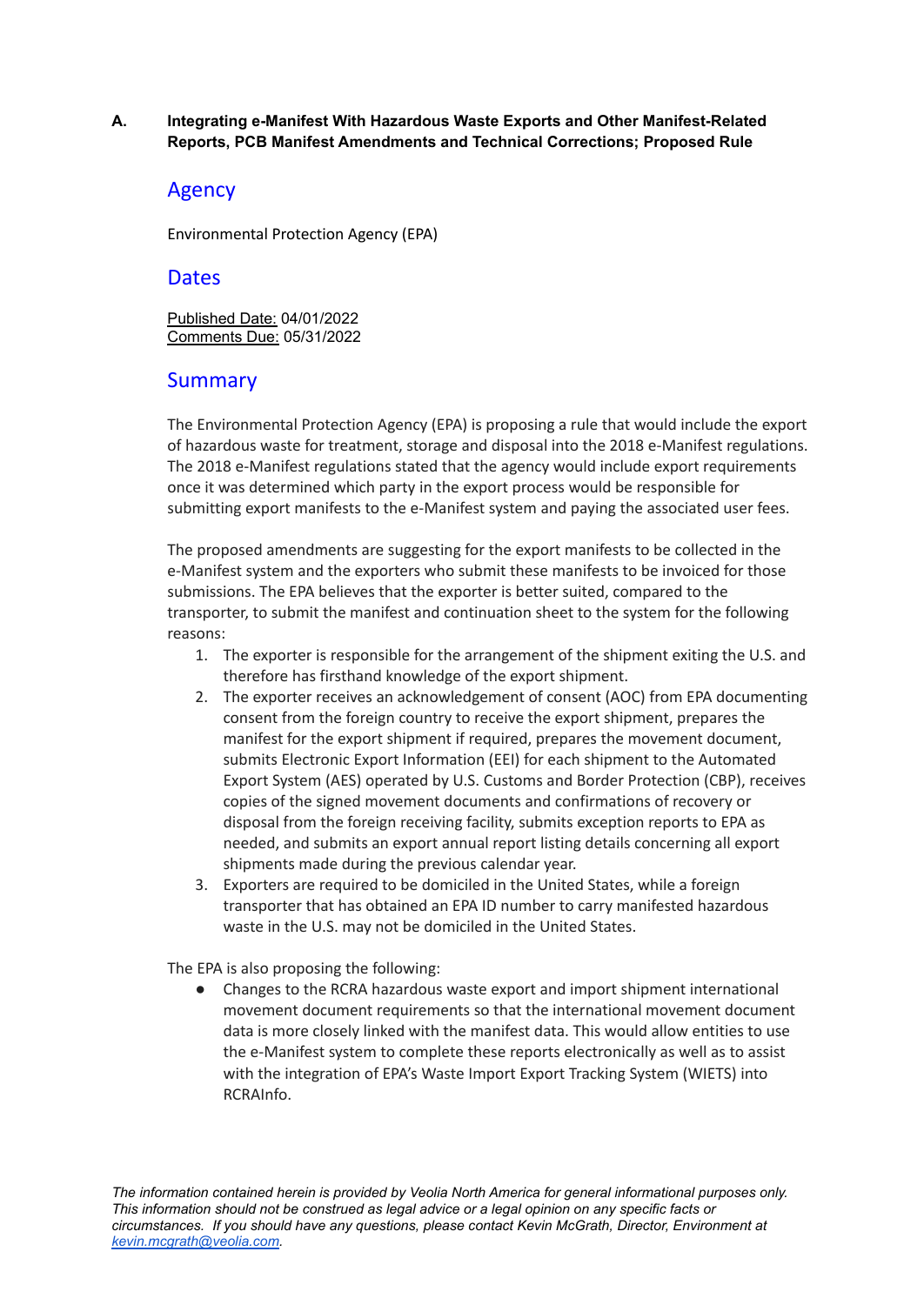- Revising aspects of the manifest form to improve compliance with import and export consents and tracking requirements, which includes adding an email address field to Item 5 of the generator block of the paper manifest, allowing for greater precision in waste data reported in the manifest fields at Items 11 (Total Quantity) and 12 (Units of Measure), and adding form codes to the DESIGNATED FACILITY field of the manifest, such as in Item 19.
- Regulatory amendments to three manifest-related reports (including the discrepancy, exception and unmanifested waste reports) so that they can be integrated with the e-Manifest system. Additionally, the EPA is proposing adjustments to the discrepancy and exception reporting timeframe to better align with timeframes required for submission and processing of manifests in the e-Manifest system.
- Making technical corrections to fix typographical errors in the e-Manifest and movement document regulations.
- Conforming regulatory changes to the Toxic Substances Control Act (TSCA) manifest regulations for polychlorinated biphenyls (PCB) wastes.

Additionally, the EPA is requesting public comment on changes to the manifest form and how the EPA can begin to integrate biennial reporting requirements with e-Manifest data. Comments must be received on or before May 31, 2022.

The changes to the manifest form include requiring exporters and importers to record the hazardous waste stream consent numbers for export and import shipments in new, distinct fields on the continuation sheet. Additionally, the proposed changes would require the exporter's EPA ID number to be recorded in a designated field on the continuation sheet, if the exporter is a recognized trader located separate from the site initiating the export shipment.

EPA is proposing to delete the requirement in 40 CFR 262.84(c)(4) that the importer provide an additional copy of the manifest to the transporter to be submitted by the receiving facility to EPA per 40 CFR 264.71(a)(3) and 265.71(a)(3). This additional copy of the manifest is no longer necessary because the receiving facility is now required to always submit the top copy of the paper manifest and any continuation sheets to the e-Manifest system.

Comments must be received on or before May 31, 2022.

# Reference/Link

The link below will allow you to view/print this Proposed Rule.

<https://www.govinfo.gov/content/pkg/FR-2022-04-01/pdf/2022-04705.pdf>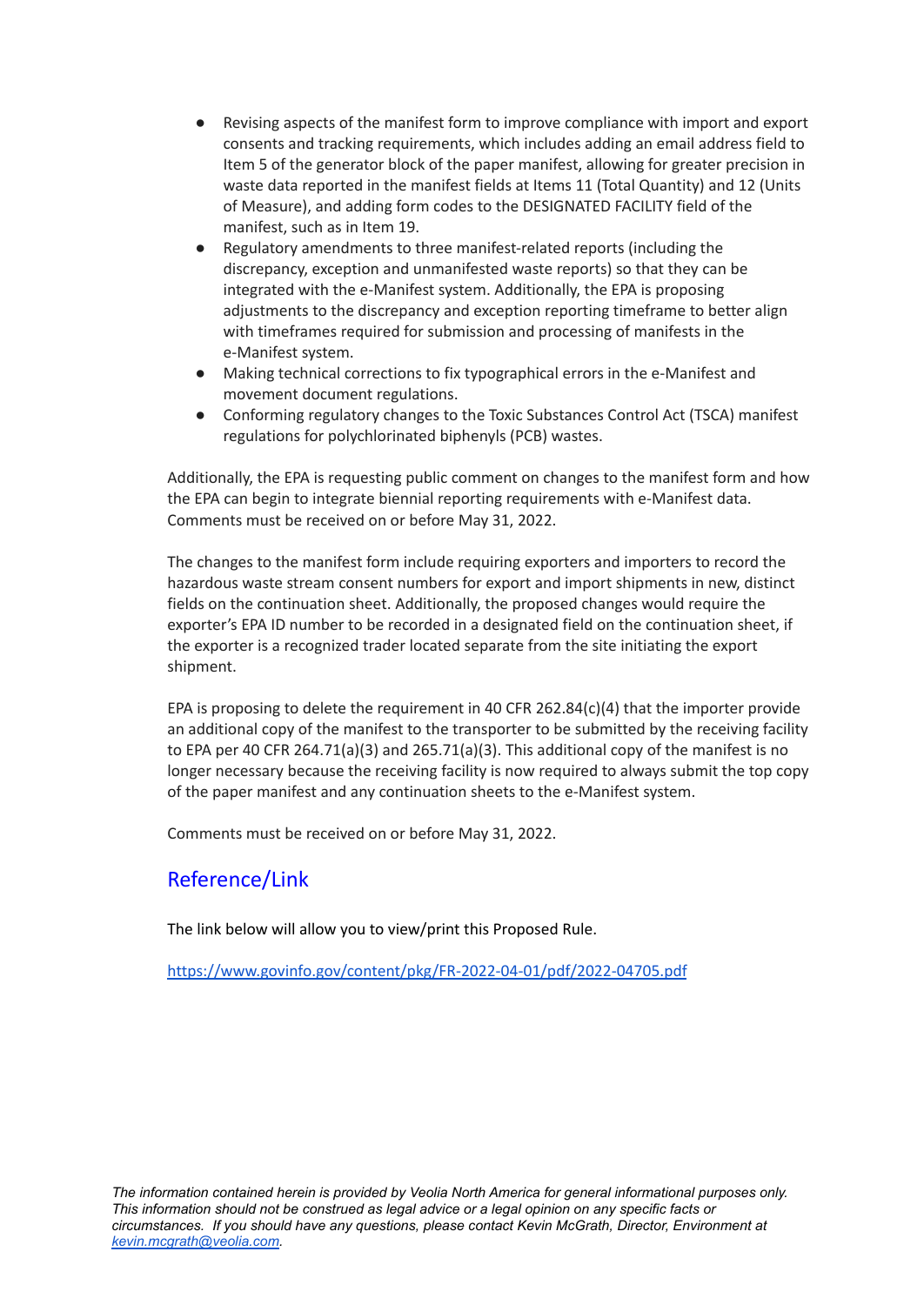#### <span id="page-3-0"></span>**B. Frequently Asked Questions about Large Quantity Generator Quick Reference Guides; Memorandum**

## Agency

Environmental Protection Agency (EPA)

## **Dates**

Published Date: 4/19/2022

# **Summary**

On April 19, 2022 the Environmental Protection Agency (EPA) published a memorandum with the subject Frequently Asked Questions (FAQs) about Large Quantity Generator Quick Reference Guides. This memo is in reference to the Quick Reference Guide (QRG) provisions of the emergency planning requirements for large quantity generators (LQG) of hazardous waste. The QRG requirements were finalized in the 2016 Hazardous Waste Generator Improvements Rule.

Large Quantity Generators (LQG) are required to submit a summary of their contingency plan (the QRG) to their local emergency responders when they submit or amend their contingency plan. Since this requirement is more stringent than the base program all authorized states had to adopt the requirement or have a functionally equivalent provision in their regulations.

The memorandum includes nine FAQs about Quick Reference Guides, three FAQs on Updating Contingency plans and QRGs and three FAQs on Coordination between LQGs with on-site emergency responders and local emergency responders.

The eight components of the Quick Reference Guide are as follows:

- 1. Types/names of hazardous waste and associated hazards
- 2. Estimated maximum amounts of hazardous wastes
- 3. Hazardous wastes requiring unique/special treatment
- 4. Map showing where hazardous wastes are generated, accumulated or treated at the facility
- 5. Map of facility and surroundings to identify routes of access and evacuation
- 6. Location of water supply
- 7. Identification of on-site notification systems
- 8. Name of emergency coordinator(s) or listed staffed position(s) and 7/24-hour emergency telephone number(s)

# Reference/Link

The link below will allow you to view/print this News Release.

<https://rcrapublic.epa.gov/files/14943.pdf>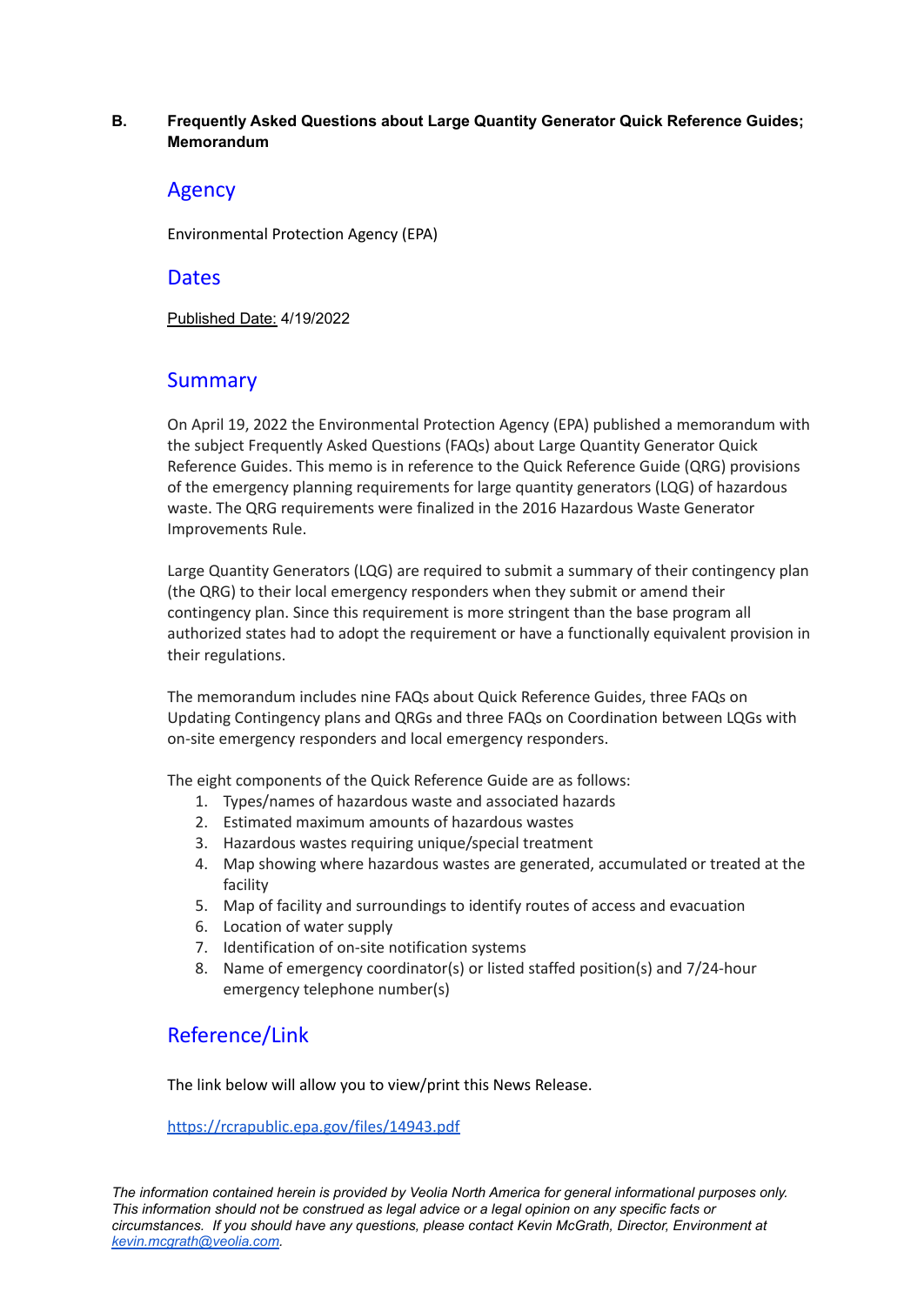#### <span id="page-4-0"></span>**C. Climate and Economic Justice Screening Tool Beta Version; Notice of extension for request for information**

## Agency

Council on Environmental Quality (CEQ)

## **Dates**

Published Date: 04/25/2022 Comments Due: 05/25/2022

# **Summary**

On February 23, 2022, the Council on Environmental Quality published a request for information (RFI) to solicit feedback on the beta version of the Climate and Economic Justice Screening Tool. The purpose of the tool is to utilize indicators for the purpose of identifying communities that exhibit conditions of underinvestment in energy, transit, housing and water infrastructure, disproportionate pollution burden, and job training and employment. Agencies will use the tool to guide program investments in the areas noted above under the Justice40 Initiative.

On April 25, 2022 a notice was published which extended the deadline date for receiving comments until May 25, 2022.

# Reference/Link

The link below will allow you to view/print this Request for Information.

<https://www.govinfo.gov/content/pkg/FR-2022-04-25/pdf/2022-08774.pdf>

#### <span id="page-4-1"></span>**D. EPA Delivers on Three Water Commitments in the Agency's PFAS Strategic Roadmap; News Release**

# Agency

Environmental Protection Agency (EPA)

## **Dates**

Published Date: 04/28/2022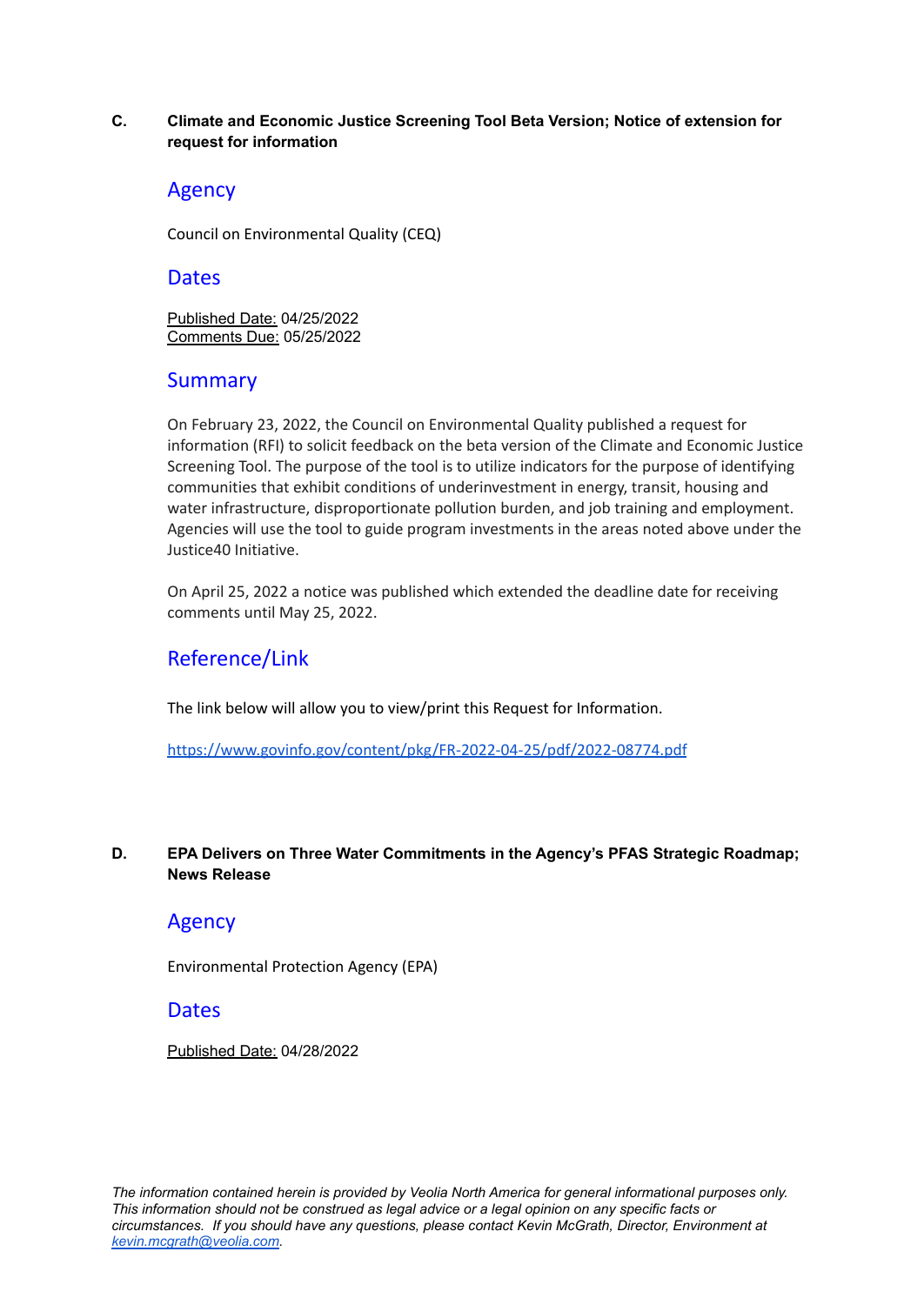# Summary

The Environmental Protection Agency (EPA) announced three actions to detect per- and polyfluoroalkyl substances (PFAS), reduce PFAS discharges into the nation's water and protect fish and aquatic ecosystems from PFAS.

The three actions described are as follows:

- 1. Creation of a new testing method that will help detect PFAS in water
	- a. EPA's Draft Method 1621 has successfully completed single laboratory validation. Multi-laboratory validation will take place this summer and EPA intends to publish an updated version of the method later this year.
- 2. Implementation of a new permitting direction to help reduce discharges of PFAS to water
	- a. Today, EPA issued a memo titled, "Addressing PFAS Discharges in EPA-Issued NPDES Permits and Expectations Where EPA is the Pretreatment Control Authority." This memo provides instructions for monitoring provisions, analytical methods, the use of pollution prevention, and best management practices to address discharges of PFAS. EPA also plans to issue new guidance to state permitting authorities to address PFAS in NPDES permits in a future action.
- 3. Development of new protective levels to help support healthy fish and aquatic ecosystems
	- a. EPA is proposing the first Clean Water Act aquatic life criteria for perfluorooctanoic acid (PFOA) and perfluorooctane sulfonic acid (PFOS) which is intended to protect aquatic life from short term and long term toxic effects of PFOA and PFOS.

| Criteria<br>component    | Acute water<br>column (CMC) $1$                                           | Chronic water<br>column $(CCC)^2$                                            | Invertebrate<br>whole-body<br>(mg/kg ww <sup>3</sup> )           | <b>Fish</b><br>whole-body<br>(mg/kg ww) | Fish muscle<br>$(mg/kg$ ww) |
|--------------------------|---------------------------------------------------------------------------|------------------------------------------------------------------------------|------------------------------------------------------------------|-----------------------------------------|-----------------------------|
| <b>PFOA</b><br>Magnitude | 49 mg/L                                                                   | $0.094$ mg/L                                                                 | 1.11                                                             | 6.10                                    | 0.125                       |
| <b>PFOS</b><br>Magnitude | $3.0$ mg/L                                                                | $0.0084$ mg/L                                                                | 0.937                                                            | 6.75                                    | 2.91                        |
| Duration                 | 1-hour average                                                            | 4-day average                                                                | Instantaneous. <sup>4</sup>                                      |                                         |                             |
| Frequency                | Not to be<br>exceeded more<br>than once in<br>three years, on<br>average. | Not to be<br>exceeded<br>more than<br>once in three<br>years, on<br>average. | Not to be exceeded more than once in three<br>years, on average. |                                         |                             |

#### **TABLE 1—DRAFT RECOMMENDED FRESHWATER AQUATIC LIFE WATER QUALITY CRITERIA FOR PFOA AND PFOS**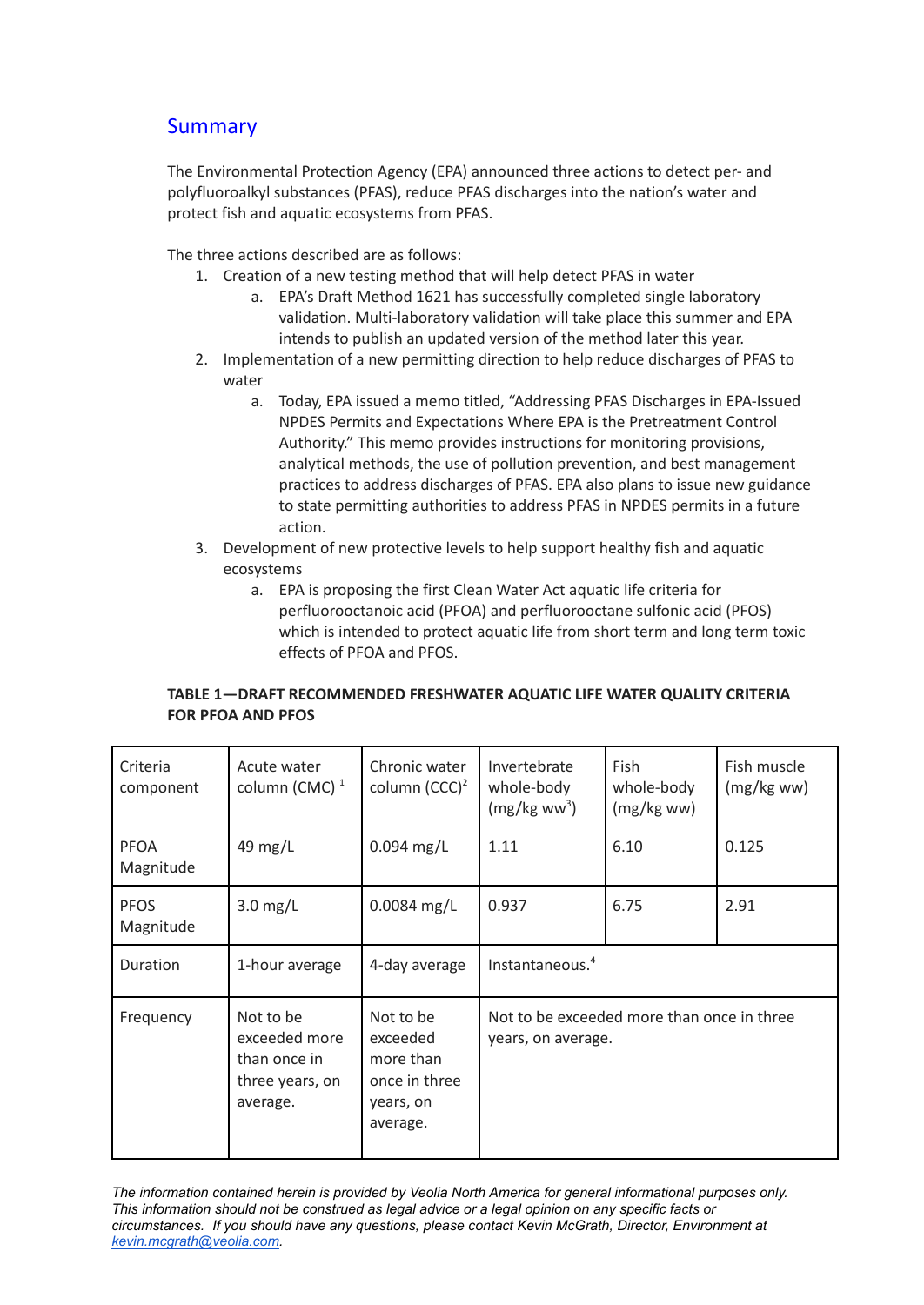<sup>1</sup> Criterion Maximum Concentration.

<sup>2</sup> Criterion Continuous Concentration.

<sup>3</sup> Wet Weight.

<sup>4</sup> Tissue data provide instantaneous point measurements that reflect integrative accumulation of PFOA or PFOS over time and space in aquatic life population(s) at a given site.

For more information on EPA's PFAS Strategic Roadmap, visit PFAS Strategic [Roadmap:](https://www.epa.gov/pfas/pfas-strategic-roadmap-epas-commitments-action-2021-2024) EPA's [Commitments](https://www.epa.gov/pfas/pfas-strategic-roadmap-epas-commitments-action-2021-2024) to Action 2021-2024

For more information on the NPDES memo, visit: Industrial [Wastewater](https://www.epa.gov/npdes/industrial-wastewater)

For more information on aquatic life criteria for PFOA and PFOS, visit: [Aquatic](https://www.epa.gov/wqc/aquatic-life-criteria-perfluorooctanoic-acid-pfoa) Life Criteria - [Perfluorooctanoic](https://www.epa.gov/wqc/aquatic-life-criteria-perfluorooctanoic-acid-pfoa) Acid (PFOA) and Aquatic Life Criteria - [Perfluorooctane](https://www.epa.gov/wqc/aquatic-life-criteria-perfluorooctane-sulfonate-pfos) Sulfonate (PFOS)

# Reference/Link

The link below will allow you to view/print this News Release.

[https://www.epa.gov/newsreleases/epa-delivers-three-water-commitments-agencys-pf](https://www.epa.gov/newsreleases/epa-delivers-three-water-commitments-agencys-pfas-strategic-roadmap#:~:text=EPA%20Delivers%20on%20Three%20Water%20Commitments%20in%20the%20Agency) [as-strategic-roadmap#:~:text=EPA%20Delivers%20on%20Three%20Water%20Commitm](https://www.epa.gov/newsreleases/epa-delivers-three-water-commitments-agencys-pfas-strategic-roadmap#:~:text=EPA%20Delivers%20on%20Three%20Water%20Commitments%20in%20the%20Agency) [ents%20in%20the%20Agency's%20PFAS%20Strategic%20Roadmap,-April%2028%2C%20](https://www.epa.gov/newsreleases/epa-delivers-three-water-commitments-agencys-pfas-strategic-roadmap#:~:text=EPA%20Delivers%20on%20Three%20Water%20Commitments%20in%20the%20Agency) [2022&text=WASHINGTON%20\(April%2028%2C%202022\),PFAS](https://www.epa.gov/newsreleases/epa-delivers-three-water-commitments-agencys-pfas-strategic-roadmap#:~:text=EPA%20Delivers%20on%20Three%20Water%20Commitments%20in%20the%20Agency)

#### <span id="page-6-0"></span>**E. e-Manifest Information for New York Hazardous Waste Generators; Enforcement Discretion Letter**

# Agency

New York State Department of Environmental Conservation (NYSDEC)

# **Dates**

Published Date: 04/14/2022

# **Summary**

The New York State Department of Environmental Conservation (DEC) sent out an announcement on April 14, 2022 to update the enforcement discretion letter that implements certain provisions of EPA's e-Manifest Rule in New York State and maintains certain New York State requirements that are more stringent than EPA's regulations.

This updated letter eliminates the requirement for most generators to submit copies of the generator manifest to DEC for shipments within or imported into the United States. Generator copies of manifests used for exported shipments must still be submitted to DEC.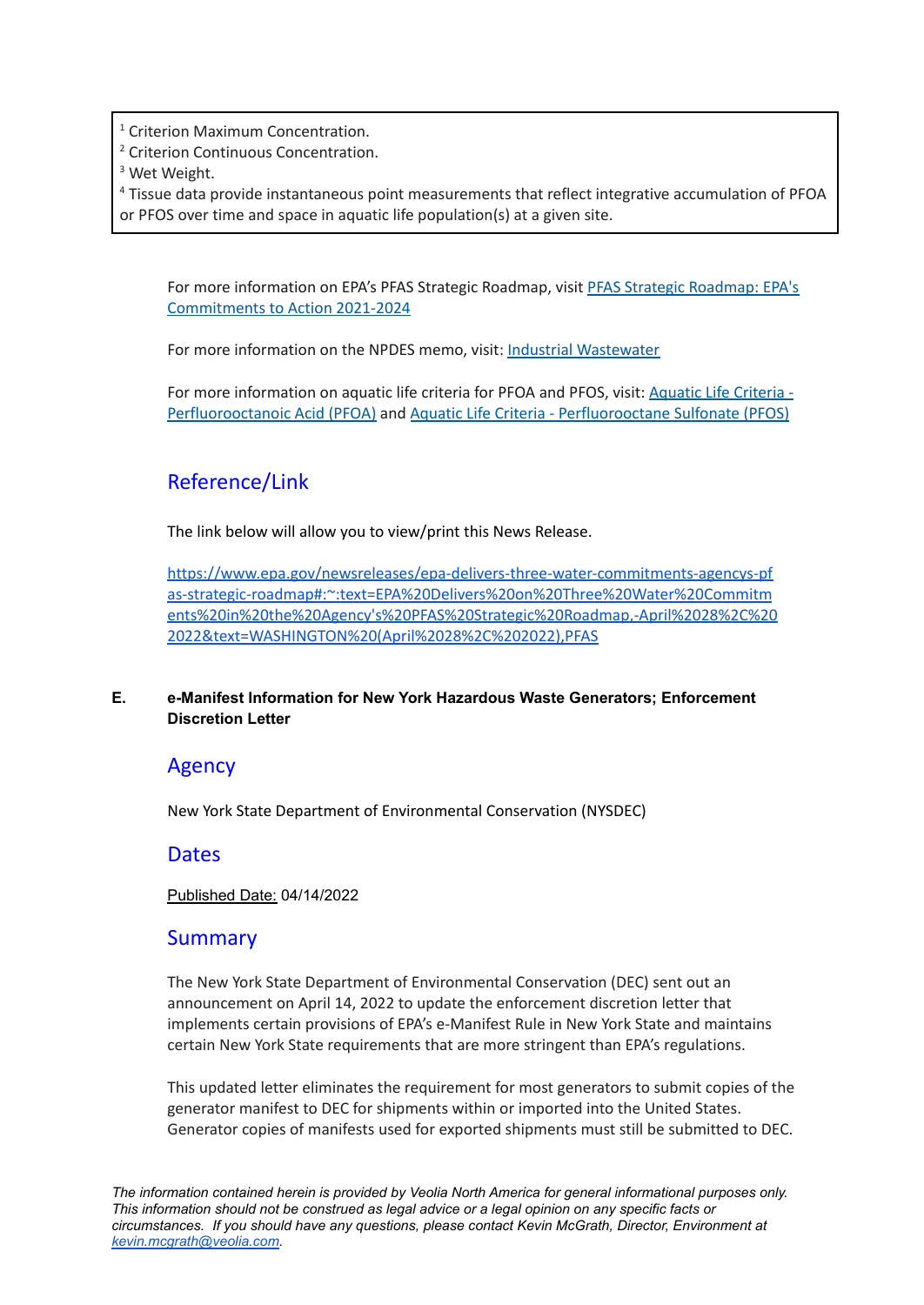# Reference/Link

The link below will allow you to view/print this Enforcement Discretion Letter.

[https://www.dec.ny.gov/docs/materials\\_minerals\\_pdf/emanenfordisc.pdf](https://www.dec.ny.gov/docs/materials_minerals_pdf/emanenfordisc.pdf)

#### <span id="page-7-0"></span>**F. Schedules of Controlled Substances: Placement of 5F-EDMB-PINACA, 5FMDMB-PICA, FUB-AKB48, 5F-CUMYLPINACA, and FUB-144 in Schedule I**

## Agency

Drug Enforcement Administration (DEA)

## **Dates**

Published Date: 04/07/2022 Effective Date: 04/07/2022

## Summary

The Drug Enforcement Administration (DEA) permanently places five synthetic cannabinoids, 5F-EDMB-PINACA, 5FMDMB-PICA, FUB-AKB48, 5F-CUMYLPINACA, and FUB-144 , in schedule I of the Controlled Substances Act.

These five substances are currently listed in schedule I pursuant to a temporary scheduling order. The regulatory controls and administrative, civil, and criminal sanctions applicable to Schedule I controlled substances on persons who handle (manufacture, distribute, import, export, engage in research, conduct instructional activities or chemical analysis, or possess), or propose to handle these five specified controlled substances will continue to apply.

# Reference/Link

The link below will allow you to view/print this Final Rule.

<https://www.govinfo.gov/content/pkg/FR-2022-04-07/pdf/2022-07320.pdf>

<span id="page-7-1"></span>**G. Schedules of Controlled Substances: Temporary Placement of Butonitazene, Etodesnitazene, Flunitazene, Metodesnitazene, Metonitazene, NPyrrolidino etonitazene, and Protonitazene in Schedule I; Temporary Scheduling Order**

# Agency

Drug Enforcement Administration (DEA)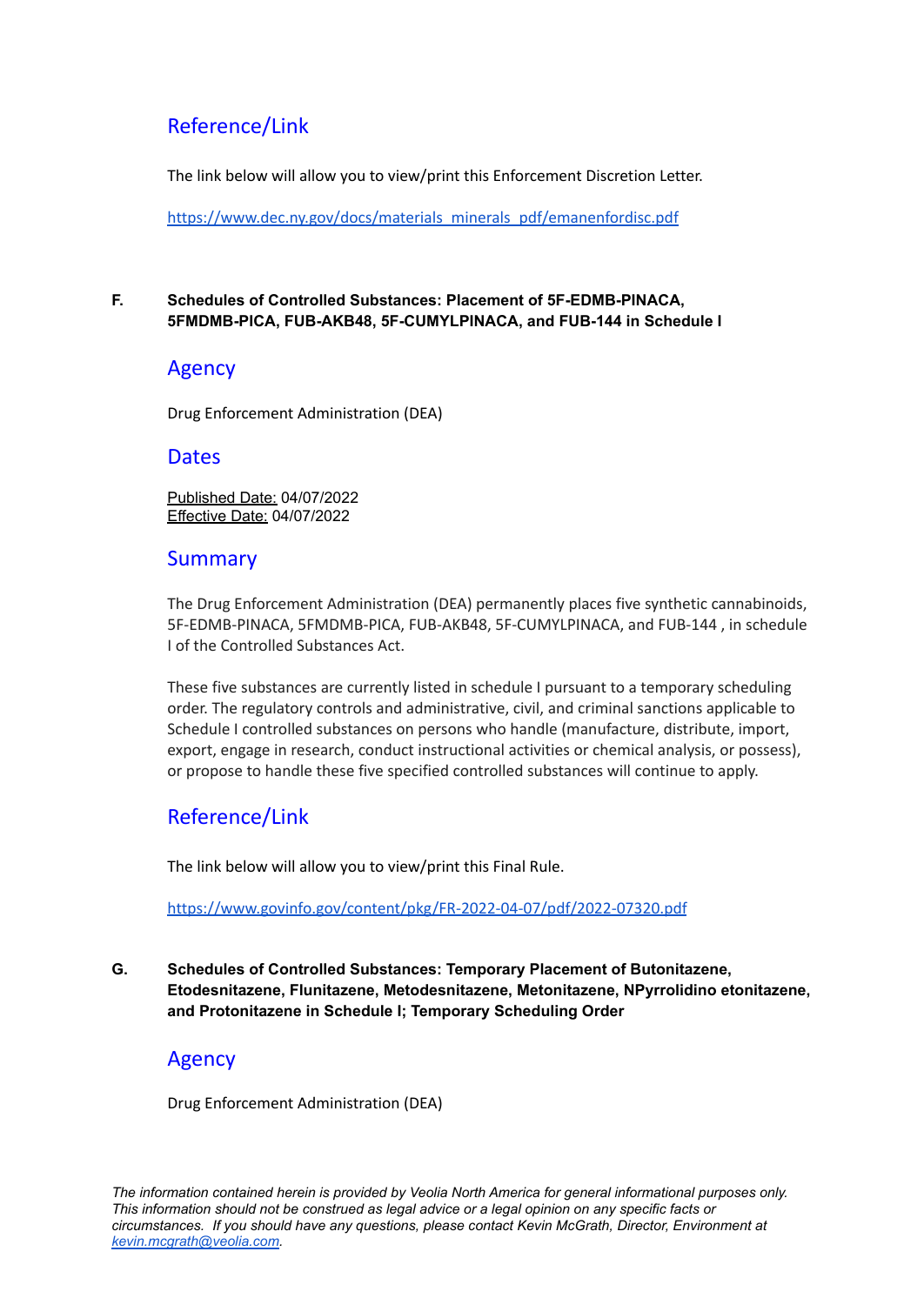# **Dates**

Published Date: 04/12/2022 Effective Date: 04/12/2022 Expiration Date: 04/12/2024

## Summary

The Drug Enforcement Administration (DEA) has issued a temporary order to schedule seven synthetic benzimidazole-opioid substances, as identified below, in Schedule I of the Controlled Substances Act.

This action is based on a finding by the Administrator that the placement of these seven substances in schedule I is necessary to avoid imminent hazard to public safety. As a result of this order, the regulatory controls and administrative, civil, and criminal sanctions applicable to Schedule I controlled substances will be imposed on persons who handle (manufacture, distribute, reverse distribute, import, export, engage in research, conduct instructional activities or chemical analysis with, or possess) or propose to handle these seven specified controlled substances.

The seven specified controlled substances are listed below:

- 2-(2-(4-butoxybenzyl)-5-nitro-1Hbenzimidazol-1-yl)-N,N-diethylethan-1- amine (butonitazene),
- 2-(2-(4-ethoxybenzyl)-1Hbenzimidazol-1-yl)-N,N-diethylethan-1- amine (etodesnitazene; etazene),
- N,N-diethyl-2-(2-(4-fluorobenzyl)-5- nitro-1H-benzimidazol-1-yl)ethan-1- amine (flunitazene),
- N,N-diethyl-2-(2-(4- methoxybenzyl)-1H-benzimidazol-1- yl)ethan-1-amine (metodesnitazene),
- N,N-diethyl-2-(2-(4- methoxybenzyl)-5-nitro-1Hbenzimidazol-1-yl)ethan-1-amine (metonitazene),
- 2-(4-ethoxybenzyl)-5-nitro-1-(2- (pyrrolidin-1-yl)ethyl)-1Hbenzimidazole (N-pyrrolidino etonitazene; etonitazepyne),
- N,N-diethyl-2-(5-nitro-2-(4- propoxybenzyl)-1H-benzimidazol-1- yl)ethan-1-amine (protonitazene)

# Reference/Link

The link below will allow you to view/print this Temporary Scheduling Order.

<https://www.govinfo.gov/content/pkg/FR-2022-04-12/pdf/2022-07640.pdf>

#### <span id="page-8-0"></span>**H. Providing Mail-Back Envelopes and Education on Safe Disposal With Opioid Analgesics Dispensed in an Outpatient Setting; Establishment of a Public Docket; Request for Comments**